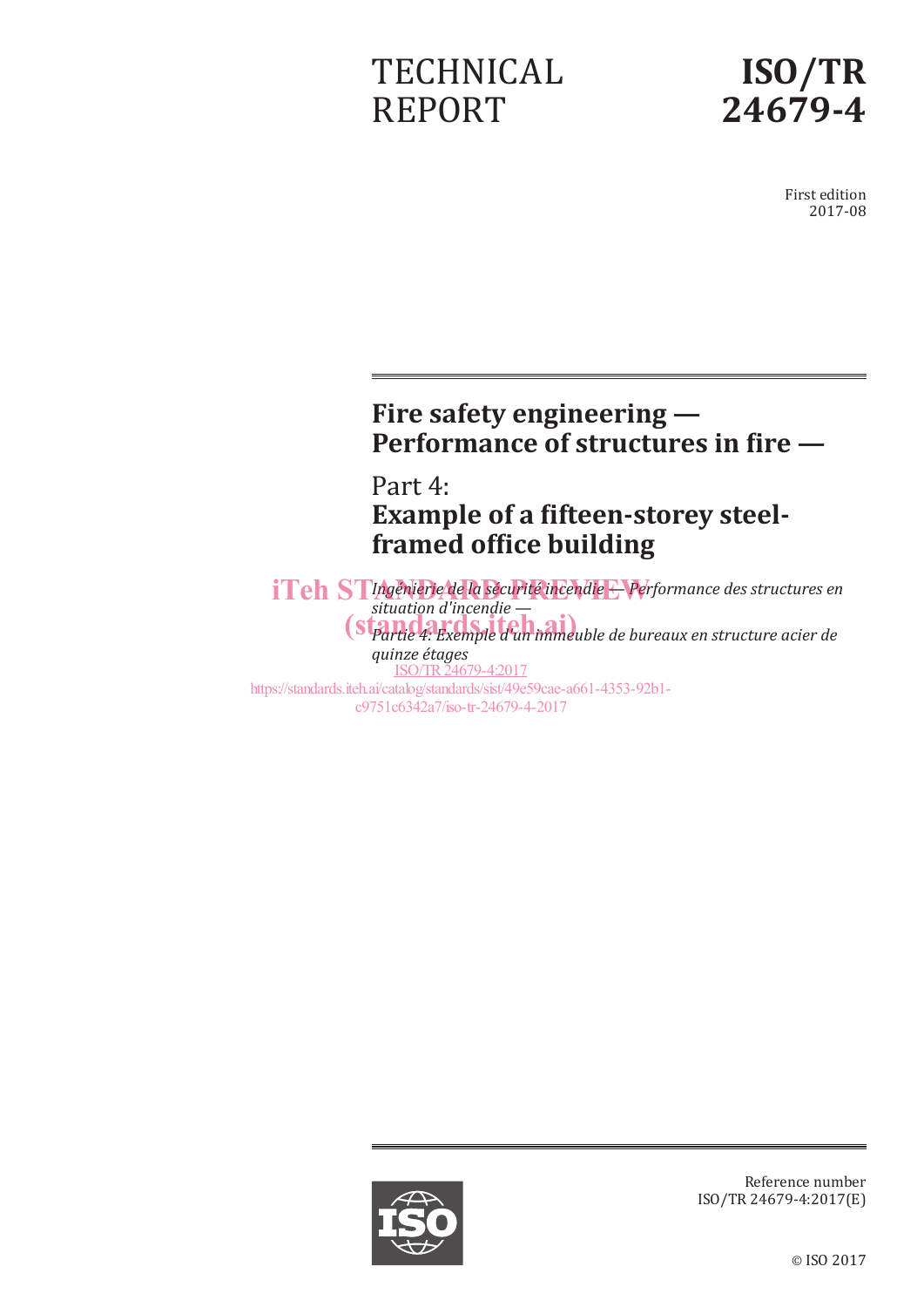# iTeh STANDARD PREVIEW (standards.iteh.ai)

ISO/TR24679-4:2017 https://standards.iteh.ai/catalog/standards/sist/49e59cae-a661-4353-92b1 c9751c6342a7/iso-tr-24679-4-2017



#### © ISO 2017, Published in Switzerland

All rights reserved. Unless otherwise specified, no part of this publication may be reproduced or utilized otherwise in any form or by any means, electronic or mechanical, including photocopying, or posting on the internet or an intranet, without prior written permission. Permission can be requested from either ISO at the address below or ISO's member body in the country of the requester.

ISO copyright office Ch. de Blandonnet 8 • CP 401 CH-1214 Vernier, Geneva, Switzerland Tel. +41 22 749 01 11 Fax +41 22 749 09 47 copyright@iso.org www.iso.org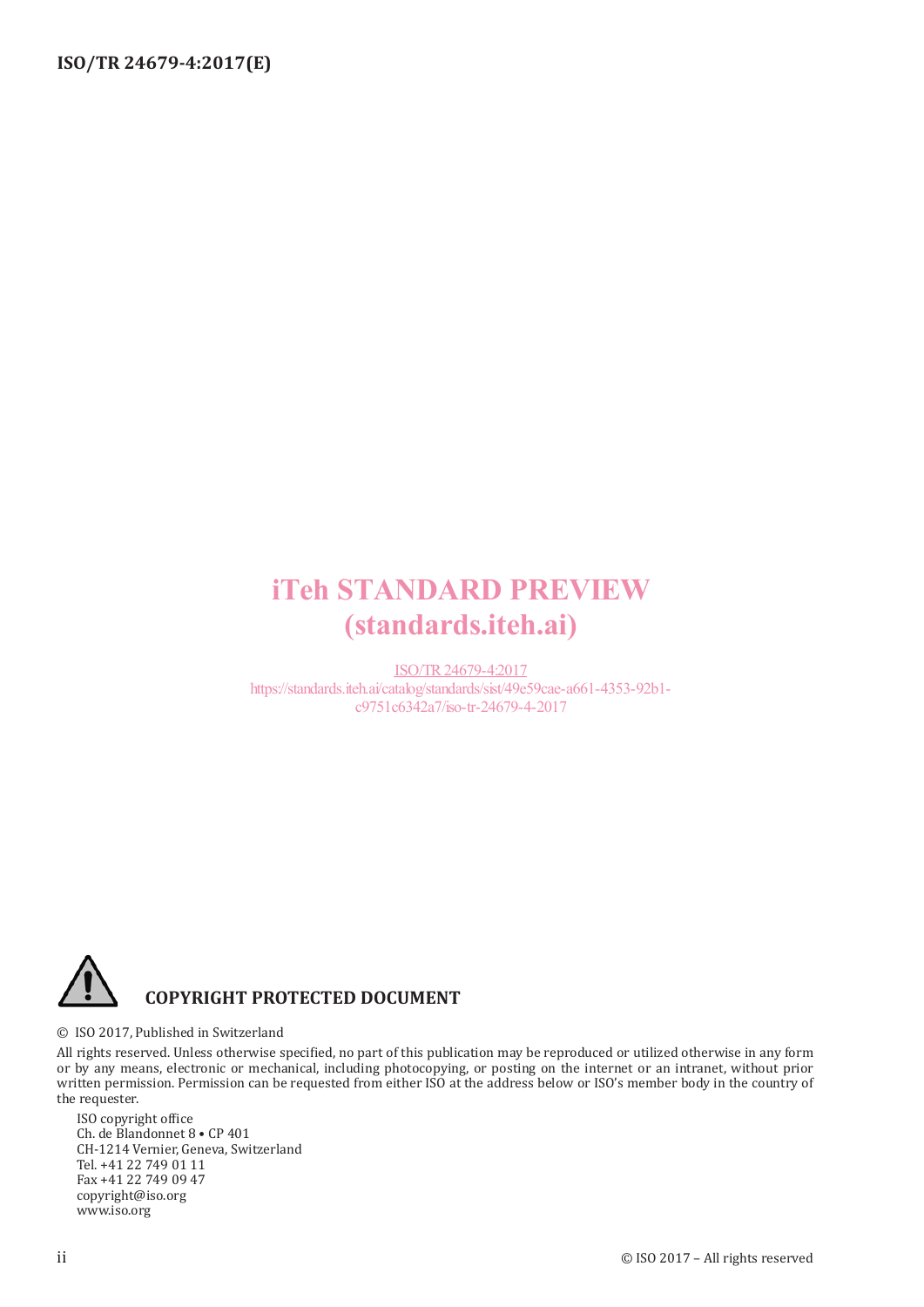# **Contents**

| . .<br>×<br>۰,<br>× |
|---------------------|
|---------------------|

| 1 |                                                                                     |                                                                                                                                                                                                                                      |  |  |  |  |
|---|-------------------------------------------------------------------------------------|--------------------------------------------------------------------------------------------------------------------------------------------------------------------------------------------------------------------------------------|--|--|--|--|
| 2 |                                                                                     |                                                                                                                                                                                                                                      |  |  |  |  |
| 3 |                                                                                     |                                                                                                                                                                                                                                      |  |  |  |  |
|   |                                                                                     |                                                                                                                                                                                                                                      |  |  |  |  |
| 4 |                                                                                     |                                                                                                                                                                                                                                      |  |  |  |  |
| 5 |                                                                                     |                                                                                                                                                                                                                                      |  |  |  |  |
| 6 | Quantification of the performance of structures in fire <b>Community</b> 2014 10:43 |                                                                                                                                                                                                                                      |  |  |  |  |
|   | 6.1<br>6.2                                                                          |                                                                                                                                                                                                                                      |  |  |  |  |
|   |                                                                                     | 6.2.1                                                                                                                                                                                                                                |  |  |  |  |
|   |                                                                                     | 6.2.2                                                                                                                                                                                                                                |  |  |  |  |
|   |                                                                                     | 6.2.3                                                                                                                                                                                                                                |  |  |  |  |
|   | 6.3                                                                                 | Step 2: Identify objectives, functional requirements and performance criteria for                                                                                                                                                    |  |  |  |  |
|   |                                                                                     |                                                                                                                                                                                                                                      |  |  |  |  |
|   | 6.4                                                                                 |                                                                                                                                                                                                                                      |  |  |  |  |
|   | 6.5                                                                                 |                                                                                                                                                                                                                                      |  |  |  |  |
|   |                                                                                     | 6.5.1                                                                                                                                                                                                                                |  |  |  |  |
|   |                                                                                     | Design fire scenarios<br>Design fires (thermal actions) PREVIEW 19<br>6.5.2                                                                                                                                                          |  |  |  |  |
|   | 6.6                                                                                 |                                                                                                                                                                                                                                      |  |  |  |  |
|   |                                                                                     | Step 5: Thermal response of the structure<br>6.6.1 Steel columns and beams S. Iteh.ai) 10                                                                                                                                            |  |  |  |  |
|   |                                                                                     | 6.6.2                                                                                                                                                                                                                                |  |  |  |  |
|   | 6.7                                                                                 | Step 6: Mechanical response of the structure <b>Commission Contract 22</b>                                                                                                                                                           |  |  |  |  |
|   |                                                                                     |                                                                                                                                                                                                                                      |  |  |  |  |
|   |                                                                                     | 6.7.2                                                                                                                                                                                                                                |  |  |  |  |
|   | 6.8                                                                                 |                                                                                                                                                                                                                                      |  |  |  |  |
|   | 6.9                                                                                 |                                                                                                                                                                                                                                      |  |  |  |  |
|   | 6.10                                                                                |                                                                                                                                                                                                                                      |  |  |  |  |
|   |                                                                                     |                                                                                                                                                                                                                                      |  |  |  |  |
|   |                                                                                     | 6.10.2                                                                                                                                                                                                                               |  |  |  |  |
|   |                                                                                     | 6.10.3                                                                                                                                                                                                                               |  |  |  |  |
| 7 |                                                                                     | Guidance on use of engineering methods <b>Election Contract Contract Contract Contract Contract Contract Contract Contract Contract Contract Contract Contract Contract Contract Contract Contract Contract Contract Contract Co</b> |  |  |  |  |
|   |                                                                                     | Annex A (informative) Building and framing design <b>Engineering and Framing 16</b>                                                                                                                                                  |  |  |  |  |
|   |                                                                                     |                                                                                                                                                                                                                                      |  |  |  |  |
|   |                                                                                     |                                                                                                                                                                                                                                      |  |  |  |  |
|   |                                                                                     |                                                                                                                                                                                                                                      |  |  |  |  |
|   |                                                                                     |                                                                                                                                                                                                                                      |  |  |  |  |
|   |                                                                                     |                                                                                                                                                                                                                                      |  |  |  |  |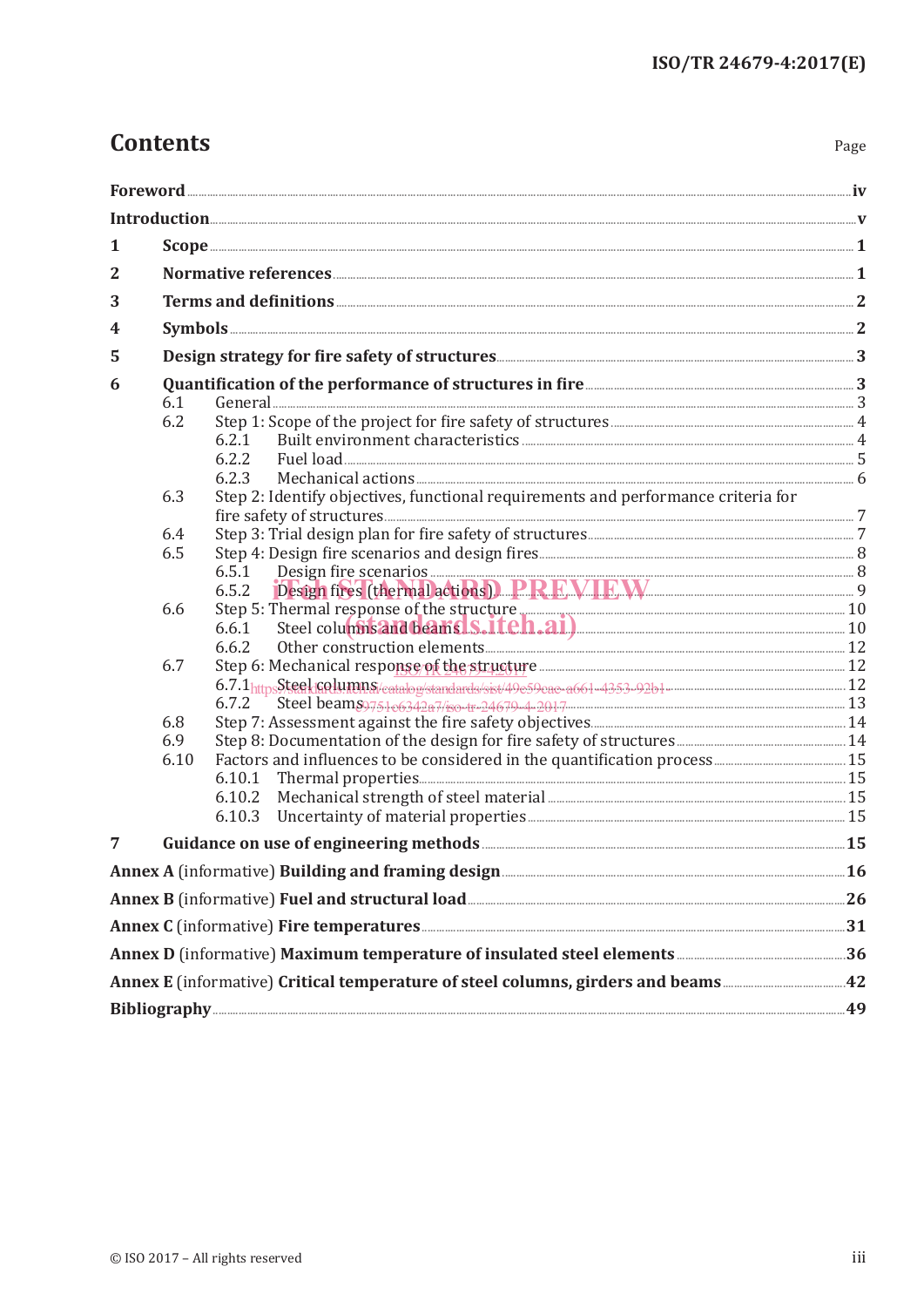# **Foreword**

ISO (the International Organization for Standardization) is a worldwide federation of national standards bodies (ISO member bodies). The work of preparing International Standards is normally carried out through ISO technical committees. Each member body interested in a subject for which a technical committee has been established has the right to be represented on that committee. International organizations, governmental and non-governmental, in liaison with ISO, also take part in the work. ISO collaborates closely with the International Electrotechnical Commission (IEC) on all matters of electrotechnical standardization.

The procedures used to develop this document and those intended for its further maintenance are described in the ISO/IEC Directives, Part 1. In particular the different approval criteria needed for the different types of ISO documents should be noted. This document was drafted in accordance with the editorial rules of the ISO/IEC Directives, Part 2 (see www.iso.org/directives).

Attention is drawn to the possibility that some of the elements of this document may be the subject of patent rights. ISO shall not be held responsible for identifying any or all such patent rights. Details of any patent rights identified during the development of the document will be in the Introduction and/or on the ISO list of patent declarations received (see www.iso.org/patents).

Any trade name used in this document is information given for the convenience of users and does not constitute an endorsement.

For an explanation on the voluntary nature of standards, the meaning of ISO specific terms and expressions related to conformity assessment, as well as information about ISO's adherence to the<br>World Trade Organization (WTO) principles in the Technical Barriers to Trade (TBT) see the following World Trade Organization (WTO) principles in the Technical Barriers to Trade (TBT) see the following URL: <u>www.iso.org/iso/foreword.html</u>. (standards.iteh.ai)

This document was prepared by Technical Committee ISO/TC 92, *Fire safety*, Subcommittee SC 4, *Fire safety engineering.* ISO/TR24679-4:2017

https://standards.iteh.ai/catalog/standards/sist/49e59cae-a661-4353-92b1 c9751c6342a7/iso-tr-24679-4-2017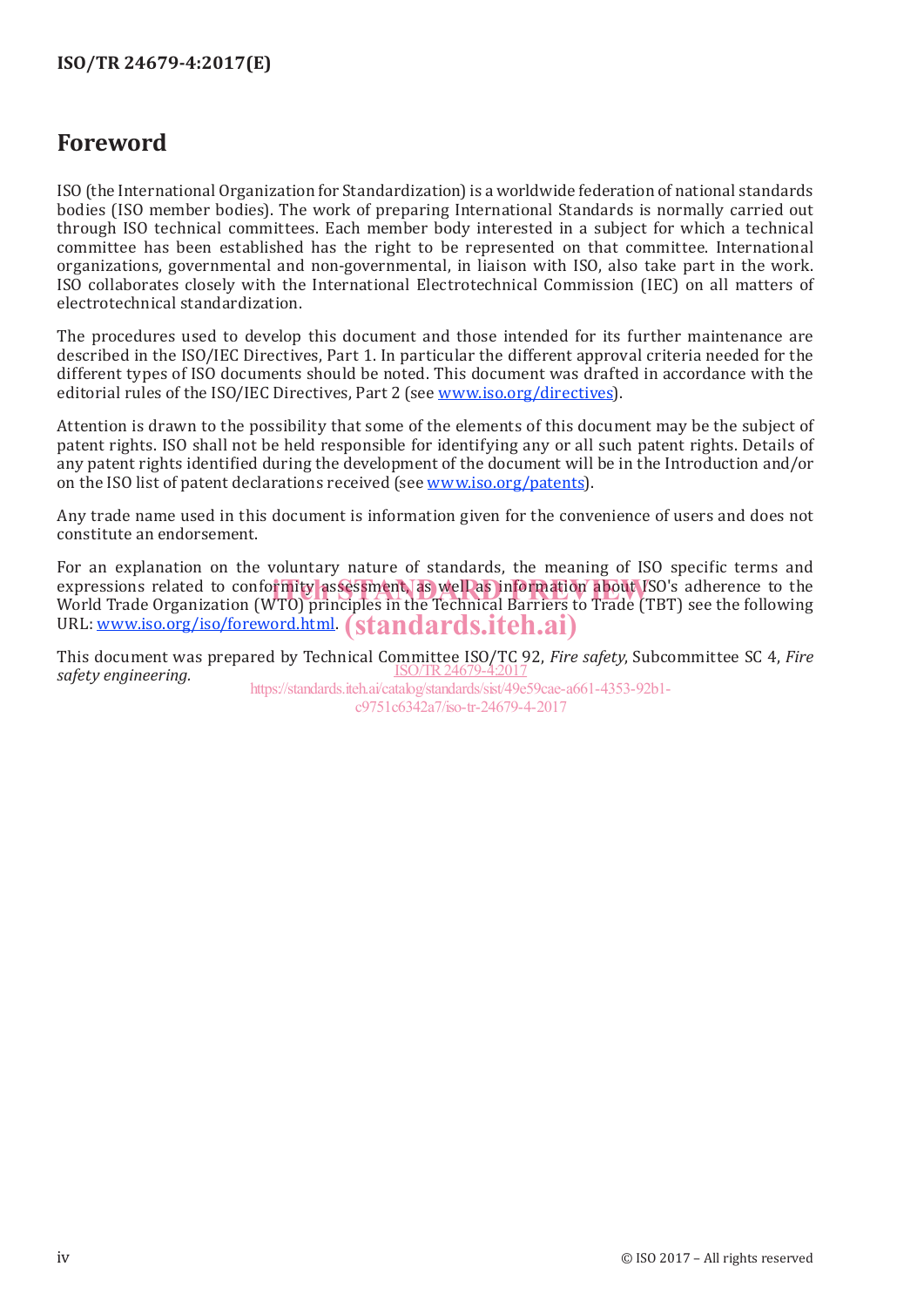# **Introduction**

This document is an example of the application of ISO 24679-1, prepared in the format of ISO 24679-1. It includes only those subclauses of ISO 24679-1 that describe the steps of the methodology for assessing the performance of structures in fire. It preserves the numbering of subclauses in ISO 24679-1 and so omits numbered subclauses for which there is no text or information relevant to this example.

This example is intended to illustrate the implementation of the steps of the fire resistance assessment, as defined in ISO 24679-1. Only steps that are considered to be relevant to this example are well-detailed in this document. The technical contents are based on the performance based verification methods for fire resistance in the Building Standards Law of Japan, but were slightly modified for simplicity and compatibility with ISO 24679-1.

# iTeh STANDARD PREVIEW (standards.iteh.ai)

ISO/TR24679-4:2017 https://standards.iteh.ai/catalog/standards/sist/49e59cae-a661-4353-92b1 c9751c6342a7/iso-tr-24679-4-2017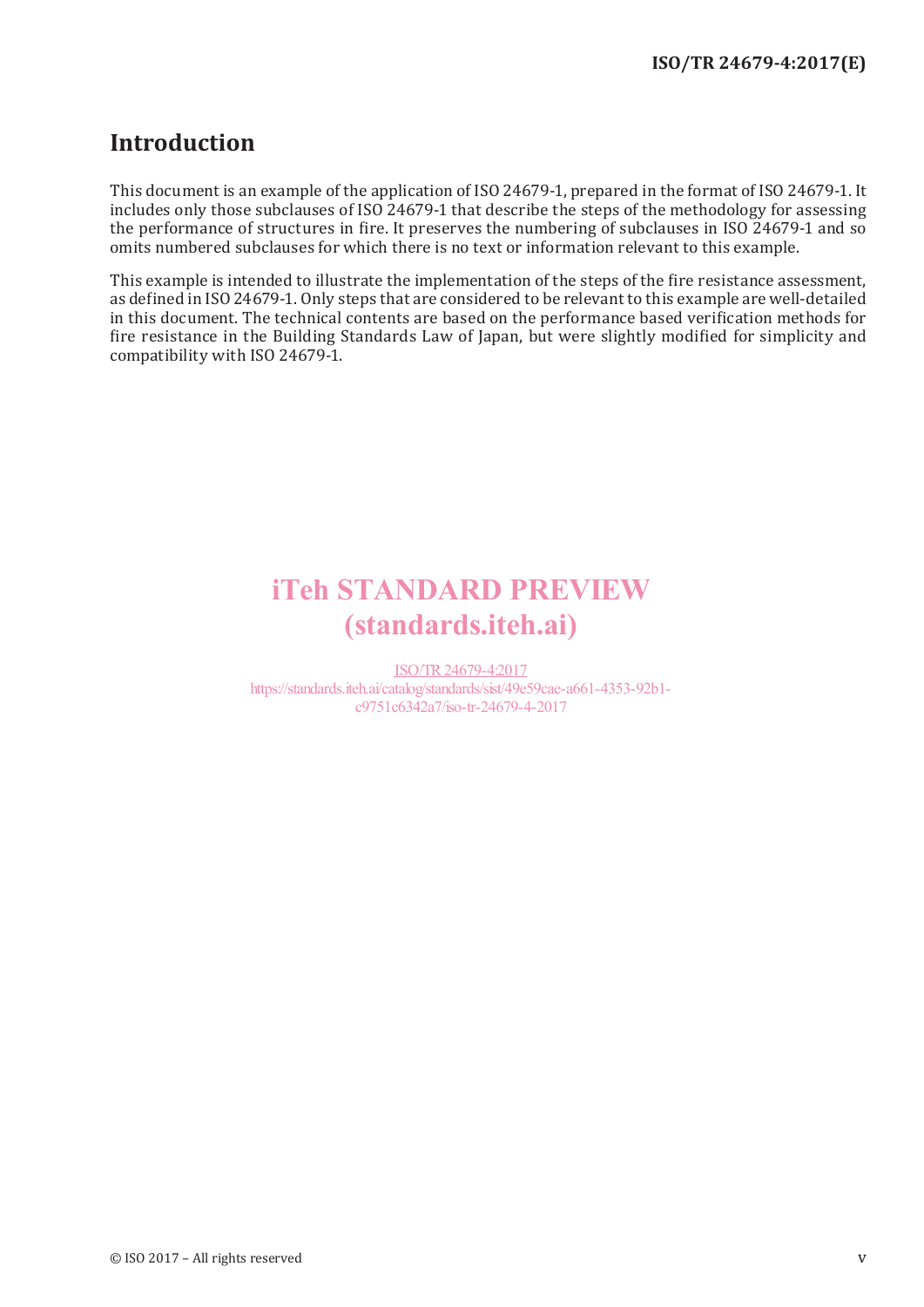# iTeh STANDARD PREVIEW (standards.iteh.ai)

ISO/TR24679-4:2017 https://standards.iteh.ai/catalog/standards/sist/49e59cae-a661-4353-92b1 c9751c6342a7/iso-tr-24679-4-2017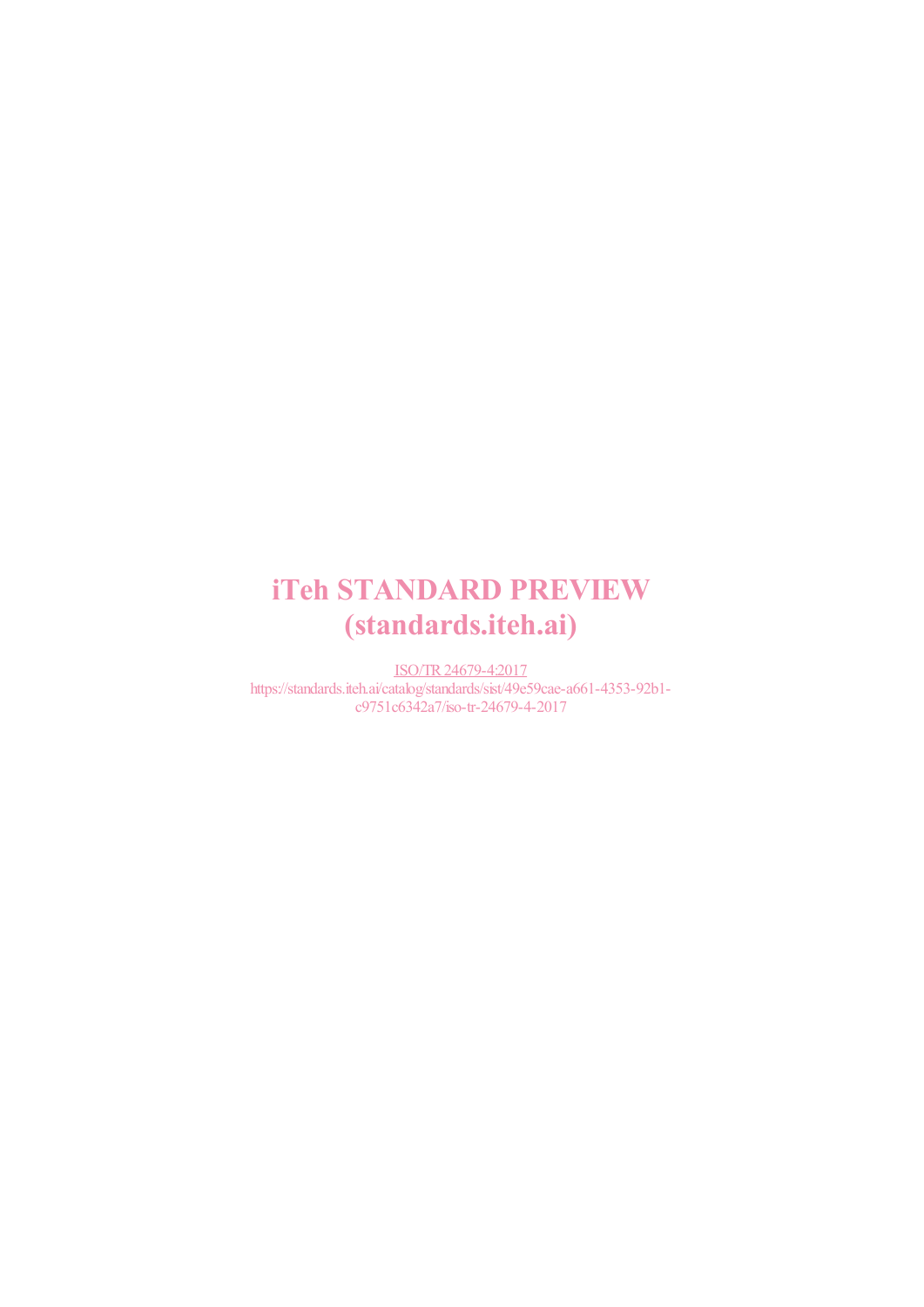# **Fire safety engineering — Performance of structures in fire —**

# Part 4: **Example of a fifteen-storey steel-framed office building**

# **1 Scope**

This document provides a fire engineering application relative to the fire resistance assessment of a fifteen-storey steel framed building following the methodology given in ISO 24679-1. This document describes the adopted process which follows the same step by step procedure as that provided in ISO 24679-1. The annexes of this document present the detailed assessment results obtained for the most severe fire scenarios on the basis of the outcome of this specific fire safety engineering procedure for the building.

The fire safety engineering applied in this example to the office building with respect to its fire resistance considers specific design fire scenarios as well as the corresponding fire development. It takes into account fully-developed compartment fires. In realistic situations, activation of fire suppression systems and/or intervention of fire brigade are expected, but their beneficial effects are<br>not taken into account. It should be noted that these severe fire scenarios have been selected for fire not taken into account. It should be noted that these severe fire scenarios have been selected for fire resistance purposes. (standards.iteh.ai)

Global structural behaviour is not explicitly considered, but implicitly included in the calculation formulae. Since the building of the example  $\mathbb{R}$  10  $\mathbb{R}$  a seismic region, principal structural elements are rigidly connected to each other tradition from the redistribution from the redistribution of the redistribution of the redistribution of the redistribution of the redistribution of the redistribution of the redistribut elements exists, but it's not taken into account in the design calculations. By this approach, design is conservative, while the process of safety checking is greatly simplified and clear. As a result, all the calculations were carried out by explicit algebraic formulae.

# **2 Normative references**

The following documents are referred to in the text in such a way that some or all of their content constitutes requirements of this document. For dated references, only the edition cited applies. For undated references, the latest edition of the referenced document (including any amendments) applies.

ISO 13943, *Fire safety — Vocabulary*

ISO 23932, *Fire safety engineering — General principles*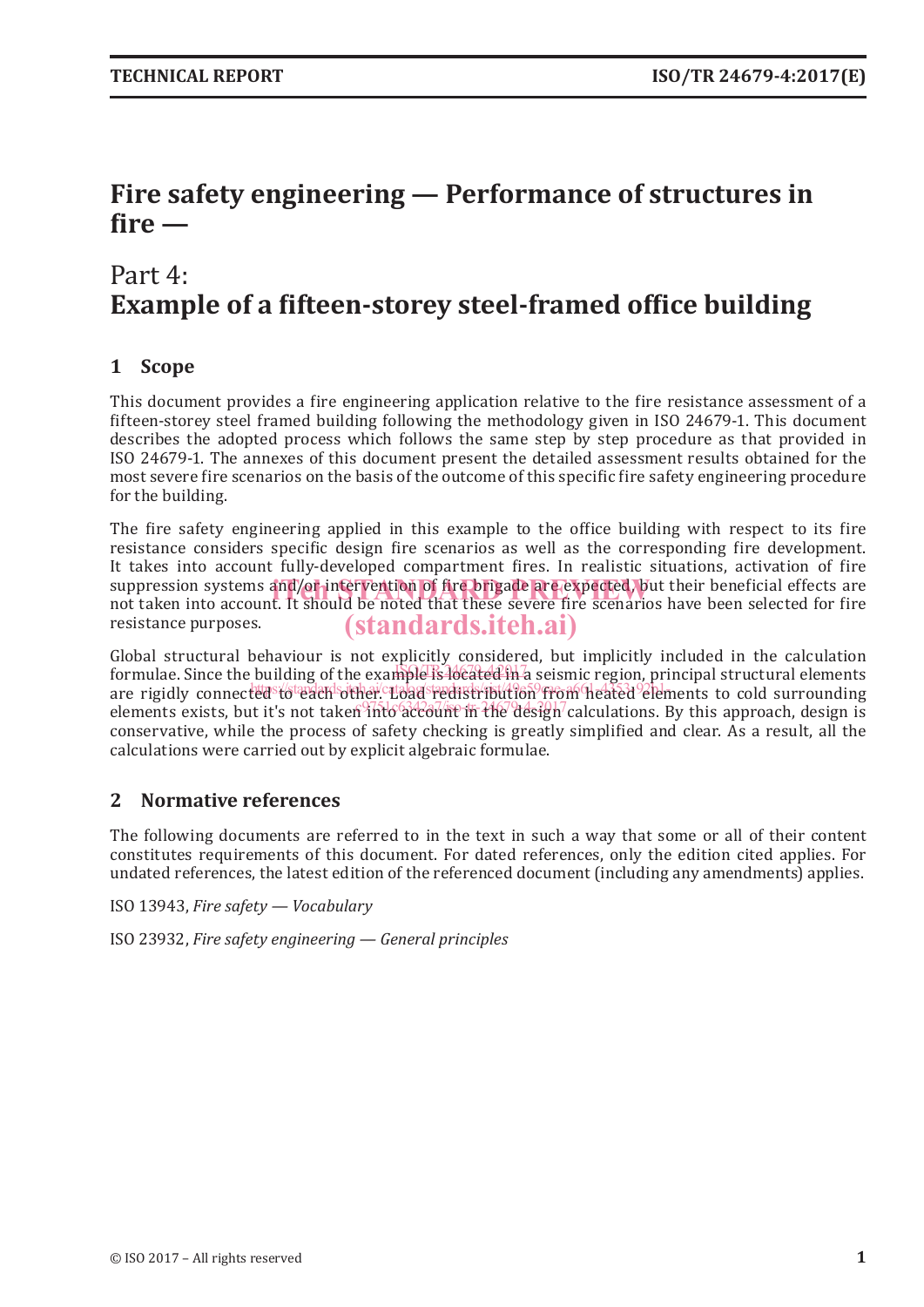# **3 Terms and definitions**

For the purposes of this document, the terms and definitions given in ISO 13943 and ISO 23932 and the following apply.

ISO and IEC maintain terminological databases for use in standardization at the following addresses:

- IEC Electropedia: available at http://www.electropedia.org/
- ISO Online browsing platform: available at http://www.iso.org/obp

#### **3.1**

#### **design heat release of a room**

amount of heat to be released in a room including movable fire load, fixed fire load and heat transferred from adjacent rooms

Note 1 to entry: It is expressed in MJ.

#### **3.2**

#### **equivalent fire duration time**

duration of heating by a standard fire as specified in ISO 834-1 that gives equivalent thermal effect on structural elements with a real fire

Note 1 to entry: It is expressed in min.

#### **3.3**

#### **fixed fuel load density** iTeh STANDARD PREVIEW

heat of combustion of materials fixed to room, such as interior finish materials, equipment and so on, per unit floor area of fire room (standards.iteh.ai)

Note 1 to entry: It is expressed in MJ/m2.

ISO/TR24679-4:2017

https://standards.iteh.ai/catalog/standards/sist/49e59cae-a661-4353-92b1 c9751c6342a7/iso-tr-24679-4-2017

#### **heat penetration factor**

ratio of heat penetrated from adjacent rooms to the room in consideration

Note 1 to entry: It is dimensionless.

#### **3.5**

**3.4**

#### **movable fuel load density**

heat of combustion of movable room contents such as furniture, commodities and so on per unit floor area of fire room

Note 1 to entry: It is expressed in MJ/m2.

## **3.6**

## **total heat release of a room**

amount of heat possible to be released in a room including movable and fixed fire load

Note 1 to entry: It is expressed in MJ.

# **4 Symbols**

For the purposes of this document, the following symbols are used.

- *A*<sup>r</sup> room floor area (m2)
- $A_f$  surface area of interior lining material  $(m^2)$
- *f*<sup>a</sup> heat penetration factor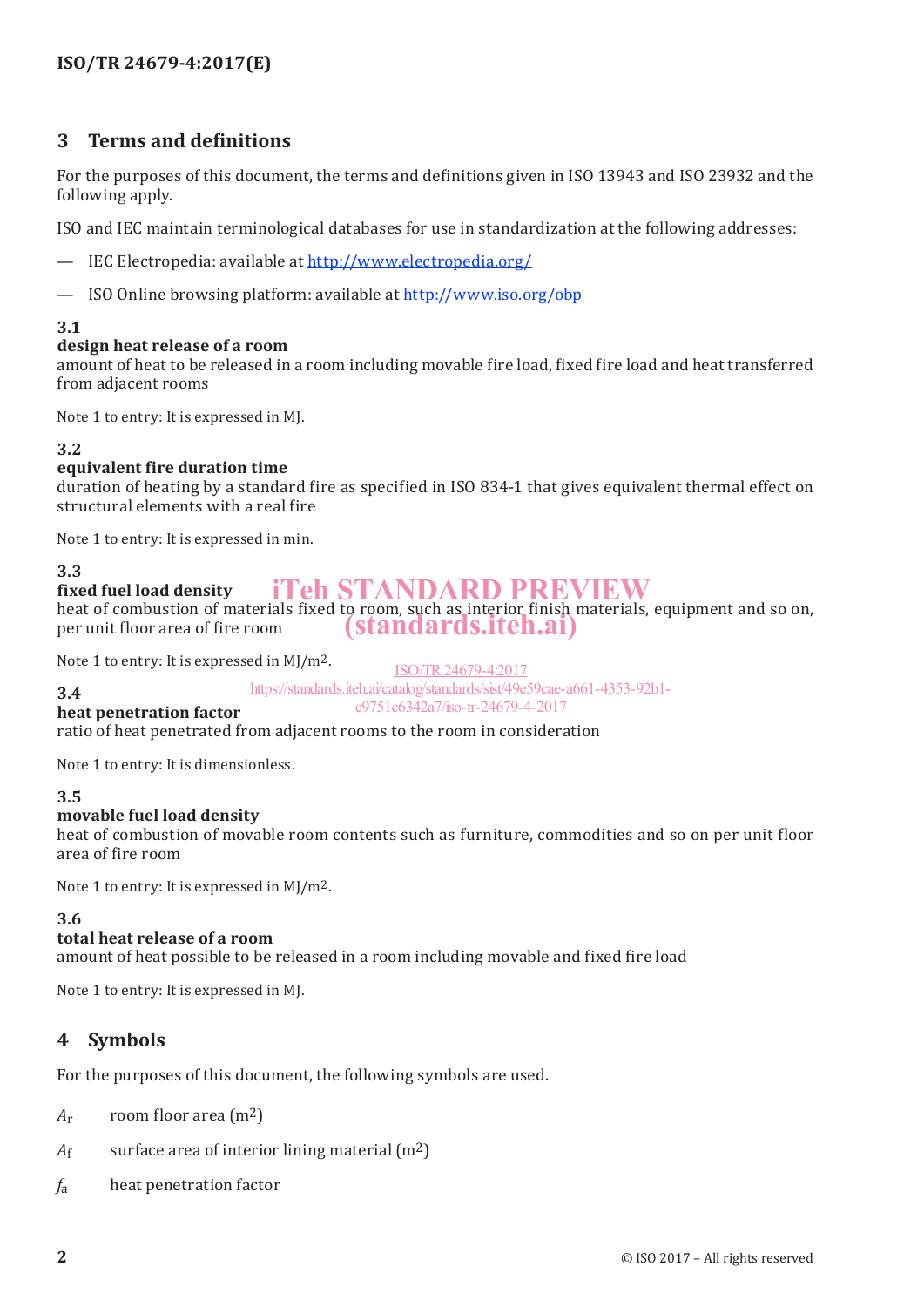- *f*<sup>y</sup> nominal yield strength of steel at normal temperature (MPa)
- *G* permanent load
- *K* kinematic load
- *q*<sup>l</sup> movable fire load density (MJ/m2)
- $Q_f$  heat of combustion of interior lining materials per unit area  $(M1/m^2)$
- *Q*<sup>r</sup> design heat release of a room (MJ)
- *Q* live or variable load
- *t* time (min)
- *t*<sup>A</sup> approved fire resistance time of a construction element (min)
- *t*<sup>f</sup> fire duration time (min)
- *t*eq equivalent fire duration as replaced with a fire as specified in ISO 834-1 (min)
- $T_{\rm B}$  limiting temperature for overall buckling  $({}^{\circ}{\rm C})$
- $T_{\text{Bcr}}$  limiting temperature for bending failure of a beam  $(^{\circ}C)$
- T<sub>cr</sub> critical temperature of steel element (°C) RD PREVIEW
- $T_{\text{DP}}$  limiting temperature for excessive deformation (*b*c) ai)
- *T*<sub>JT</sub> limiting temperature for joint failure (24) 79-4:2017
- *TLB* limiting temperature for local buckling (°C)<sub>24679-4-2017</sub><br>TLB limiting temperature for local buckling (°C)<sub>24679-4-2017</sub>
- <u>c975Jc6342a79so-tr</u>-24679-4-2017
- *T*s.max maximum steel temperature under design fire action (°C)
- $T_f$  fire temperature in a room  $(K)$
- *T*<sup>0</sup> initial temperature (K)
- *α* fire temperature rise coefficient  $(K/min^{1/6})$

# **5 Design strategy for fire safety of structures**

The built environment of this example is a medium-rise office building. Due to its use, the building is separated into multiple compartments by floors and walls to accommodate tenant office functions. As the combustible contents are distributed densely, fire is likely to spread over whole compartment. As a result, a fully-developed compartment fire is expected in each room of the building.

The structural elements are composed of steel and are protected against fire. To prevent failure of the structural elements and joints, the thickness of fire protection had been defined in order to limit their temperatures below their critical temperatures during the fully-developed fire in each compartment.

# **6 Quantification of the performance of structures in fire**

## **6.1 General**

The various steps of the design process considered in the conducted fire safety engineering study are detailed in 6.2 to 6.9.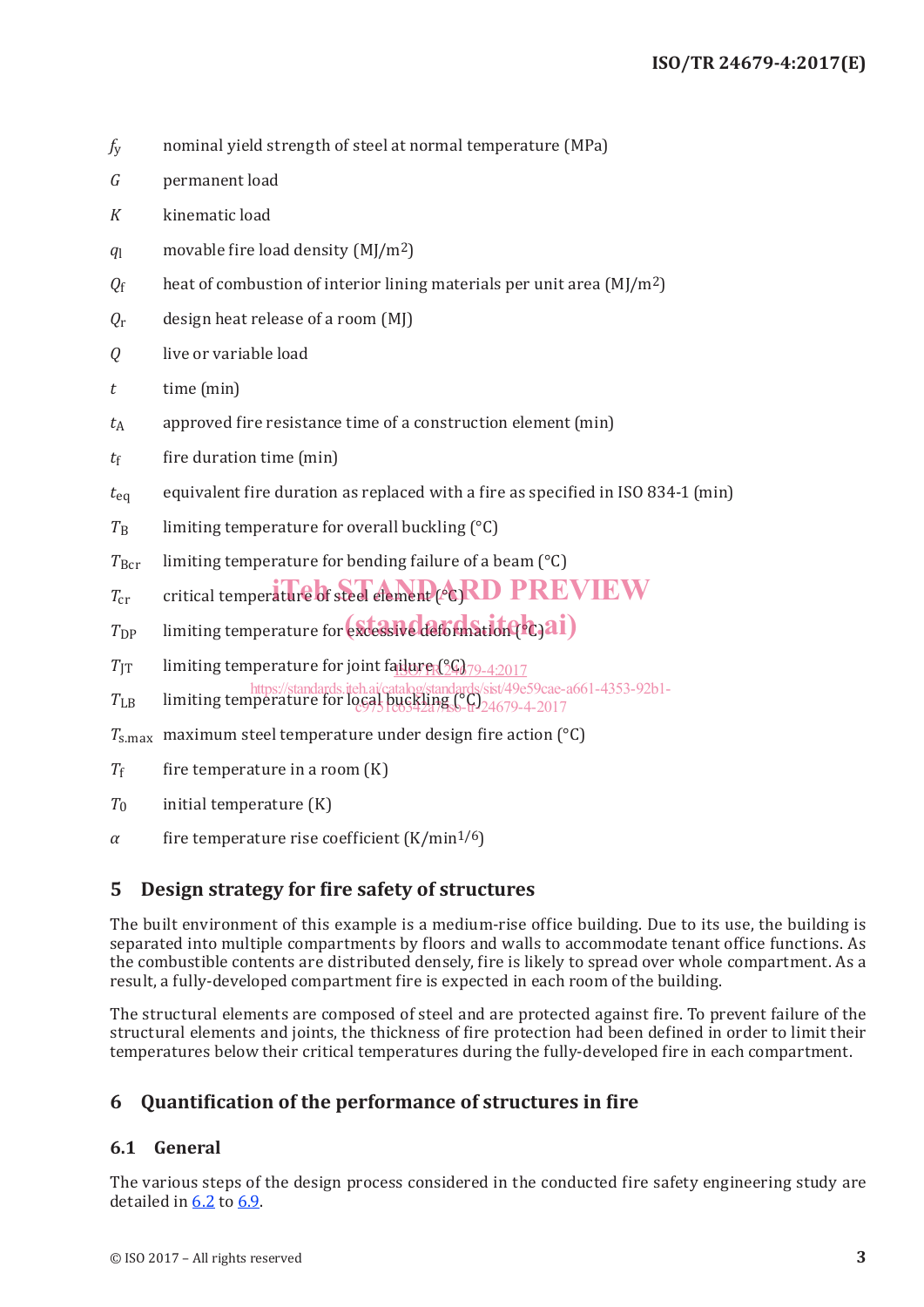## **6.2 Step 1: Scope of the project for fire safety of structures**

### **6.2.1 Built environment characteristics**

The built environment is a steel framed 15-storey office building. The gross floor area is 8 236 m2 and the building height is 68,5 m. See Annex A for building drawings. According to the regulations, the building must be constructed by fire-resistive constructions. In the prescriptive code,[10] columns must be three hours fire-rated construction on the first floor, two hours on the second to eleventh floors and one hour on the floors above. The building is separated horizontally by compartment floors at all levels. Vertical shafts such as stairs, elevators and service shaft are surrounded by one hour-rated fire resistance walls.

The floor plan is shown in Figure 1. The office area is split into two rooms, XX01 and XX02. Symbol XX denotes floor number. For example, 1502 denotes room number 2 on floor 15. The two office rooms are separated by an EI60 wall as determined by ISO 834-8. In addition, the office area is divided into two rooms by a non-fire-rated wall made of regular gypsum board. The doors between office rooms and corridor are fire-rated E60 to prevent fire spread between office area and corridor.

The building structure is a rigid moment-resistant steel frame. Specification of members such as columns, beams and floor slabs are listed in Annex A. The columns, beams and girders are protected against fire by a 25 mm sprayed rock wool cementitious mixture.

- Span of primary beams: 13,6 m;
- Span of secondary beams: 6,4 m; **STANDARD PREVIEW**
- Spacing of columns: 6,4 m in direction of primary beams and 13,6 m in direction of secondary beams.
- (standards.iteh.ai)

The applied load of design on the floors is taken as follows:

- $-$  live load: 2,9 kN/m<sup>2</sup> (based on building code requirement);
- https://standards.iteh.ai/catalog/standards/sist/49e59cae-a661-4353-92b1-
- self-weight of floor: 3.65 kN/m<sup>2</sup>. c9751c6342a7/iso-tr-24679-4-2017

In this document, only the results of construction elements in office rooms number: 201, 202, 1501 and 1502 are demonstrated.

The external walls are fire-rated for more than one hour. However, windows are not fire-resistant. The floors are composite constructions of concrete slabs and steel beams. The composite slabs are made of normal weight concrete and profiled steel sheets with reinforcing bars.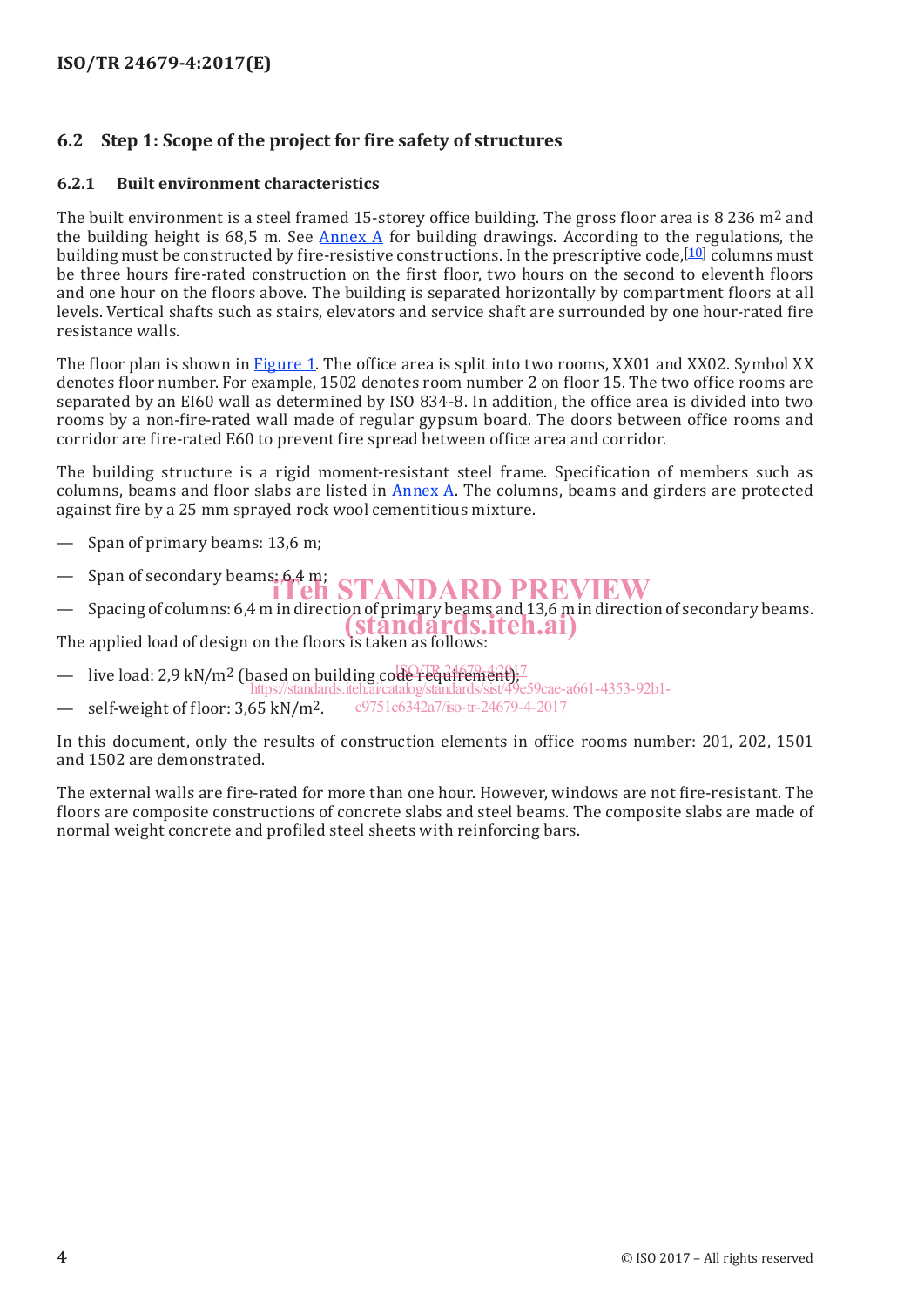## **ISO/TR 24679-4:2017(E)**



#### **Key**

- 1 fire-rated partition wall (EI60)
- 2 non-fire-rated partition wall
- 3 fire door (E60)

NOTE All the exterior walls are fire-rated (EI60).

#### **Figure 1 — Typical floor plan**

#### **6.2.2 Fuel load**

As the building is used as office space, a significant amount of combustibles is expected. The design fuel load of a room, *Q*r, is calculated as the sum of the following components.

1) Movable fuel load based on the use of the room, *A*<sup>r</sup> *q*l.

The movable fire load density for an office area is 560 MJ/m<sup>2</sup> based on the building code.<sup>[10]</sup> The results are shown in Table 1.

2) Fixed fuel load based on the type of interior finish materials, Σ*A*<sup>f</sup> *Q*f.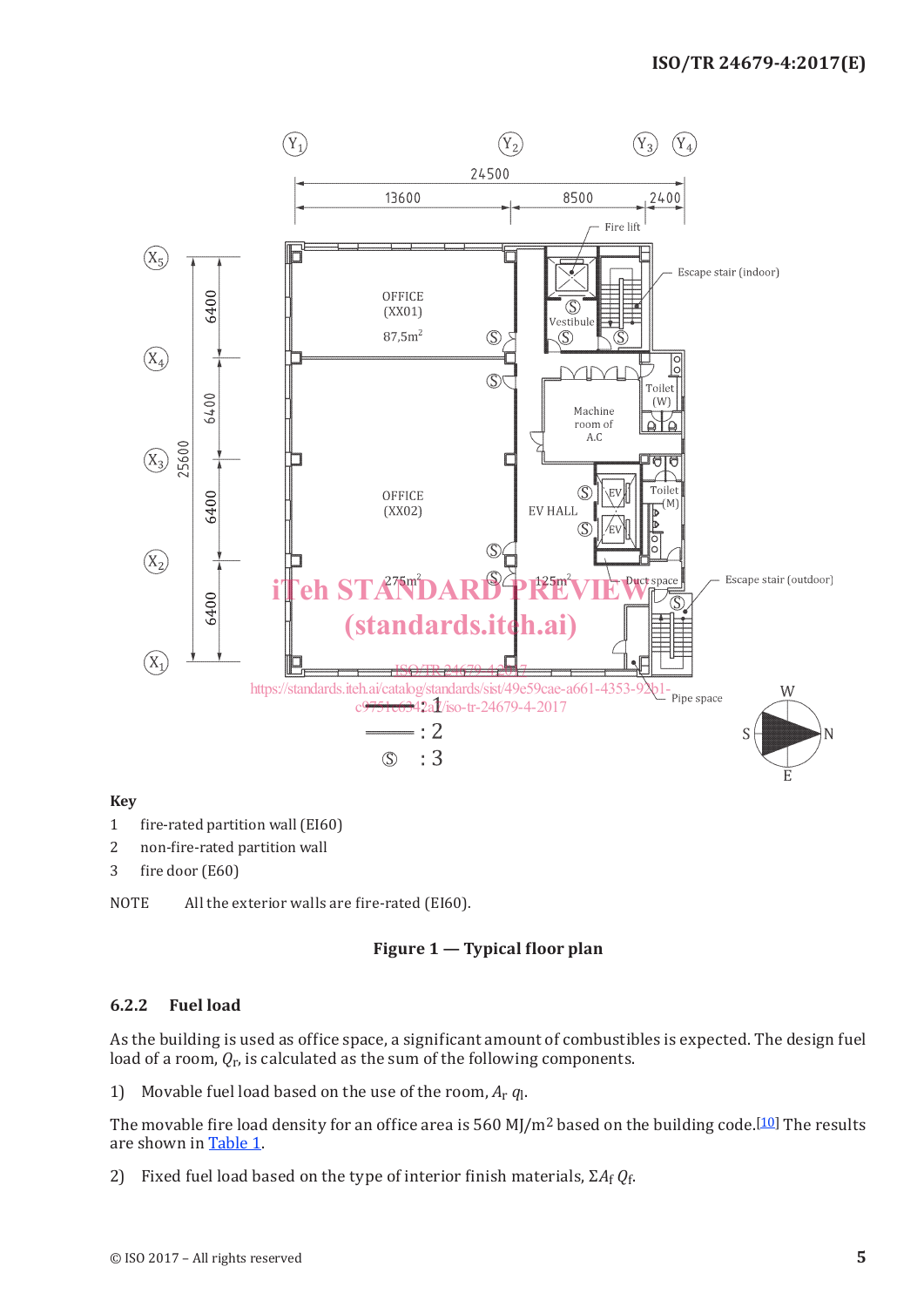The heat of combustion of interior finish materials are accounted as fixed fire loads. The details of calculation are shown in  $B.5.2$ . The results are summarized in Table 1.

3) Heat penetrated from adjacent rooms, Σ*f*a (*A*<sup>r</sup> *q*<sup>l</sup> + Σ*A*<sup>f</sup> *Q*f).

As the walls between the office areas XX01 and the office areas XX02 are not fire-rated, there is a risk for fire to spread between the rooms. A part of combustion heat in an adjacent room may affect the structural elements in the other room. To account for this "mutual heating" effect, it was assumed that 15 % of heat of combustion (design rule in Japan) may penetrate to adjacent rooms separated by nonfire-rated walls. The calculated results are shown in Table 2.

| Floors  | Room No.     | Usage   | Movable fuel<br>load density<br>q <sub>l</sub><br>(MJ/m <sup>2</sup> ) | Floor area<br>$A_{r}$ (m <sup>2</sup> ) | Movable fuel<br>load $A_{r}q_{l}$<br>(MJ) | Fixed fuel load<br>$\Sigma A_f Q_f$<br>(MJ) | Total fuel<br>load of room<br>(MJ) |
|---------|--------------|---------|------------------------------------------------------------------------|-----------------------------------------|-------------------------------------------|---------------------------------------------|------------------------------------|
| 2 to 15 | 201,<br>1501 | office  | 560                                                                    | 87,5                                    | 49 000                                    | 7649                                        | 56 649                             |
|         | 202,         | office  | 560                                                                    | 275                                     | 154 000                                   | 22 3 9 7                                    | 176 397                            |
|         | 1502         |         |                                                                        |                                         |                                           |                                             |                                    |
|         | corridor     | pathway | 32                                                                     | 125                                     | 4 0 0 0                                   | 13722                                       | 17722                              |

**Table 1 — Fuel load of rooms XX01 and XX02 (XX = 2nd and 15th floors)**

| Table 2 — Design heat release of a room considering heat penetration from adjacent rooms |  |
|------------------------------------------------------------------------------------------|--|
|------------------------------------------------------------------------------------------|--|

| Floor   | Room | Adjacent rooms | Total fuelload of<br>adjacent rooms (MJ) | <b>Heat penetration</b><br>coefficient<br>$f_{\rm a}(\cdot)$ | Penetrated heat<br>(MJ) | Design fuel<br>load(MI) |
|---------|------|----------------|------------------------------------------|--------------------------------------------------------------|-------------------------|-------------------------|
|         | 201  | 202,1502       | 176 397                                  | 0,15                                                         | 26460                   |                         |
|         | 1501 | Corridor       | c9176 1723 42a7/iso-tr-246790 42017      |                                                              | 0,0                     | 83 108                  |
| 2 to 15 | 202  | 201,1501       | 56 649                                   | 0.15                                                         | 8497                    |                         |
|         | 1502 | Corridor       | 17722                                    | 0,0                                                          | 0,0                     | 184894                  |

### **6.2.3 Mechanical actions**

The mechanical actions in fire situation are determined in accordance with the building code. Permanent and movable vertical loads are considered, while no horizontal actions are considered such as seismic and wind actions. As a result, the load combination is  $[10]$ :

$$
1.0G + 1.0Q \tag{1}
$$

where *G* is sum of all the permanent loads, i.e. self-weight of the building and *Q* for the variable loads representing the contents of the building. No snow load was considered in this document as the building is located in non-snow region.

As the building is located in seismic region, the following load combination is applied for seismic resistance design:

$$
1.0G + 1.0Q + 1.0K
$$
 (2)

where *K* is the (horizontal) kinetic action. Common for buildings in Japan, the cross-sectional dimensions are governed by seismic design. As a result, the load ratios of structural elements are relatively small during normal use such as in the case of non-seismic and non-windy conditions. Details are described in Step 3.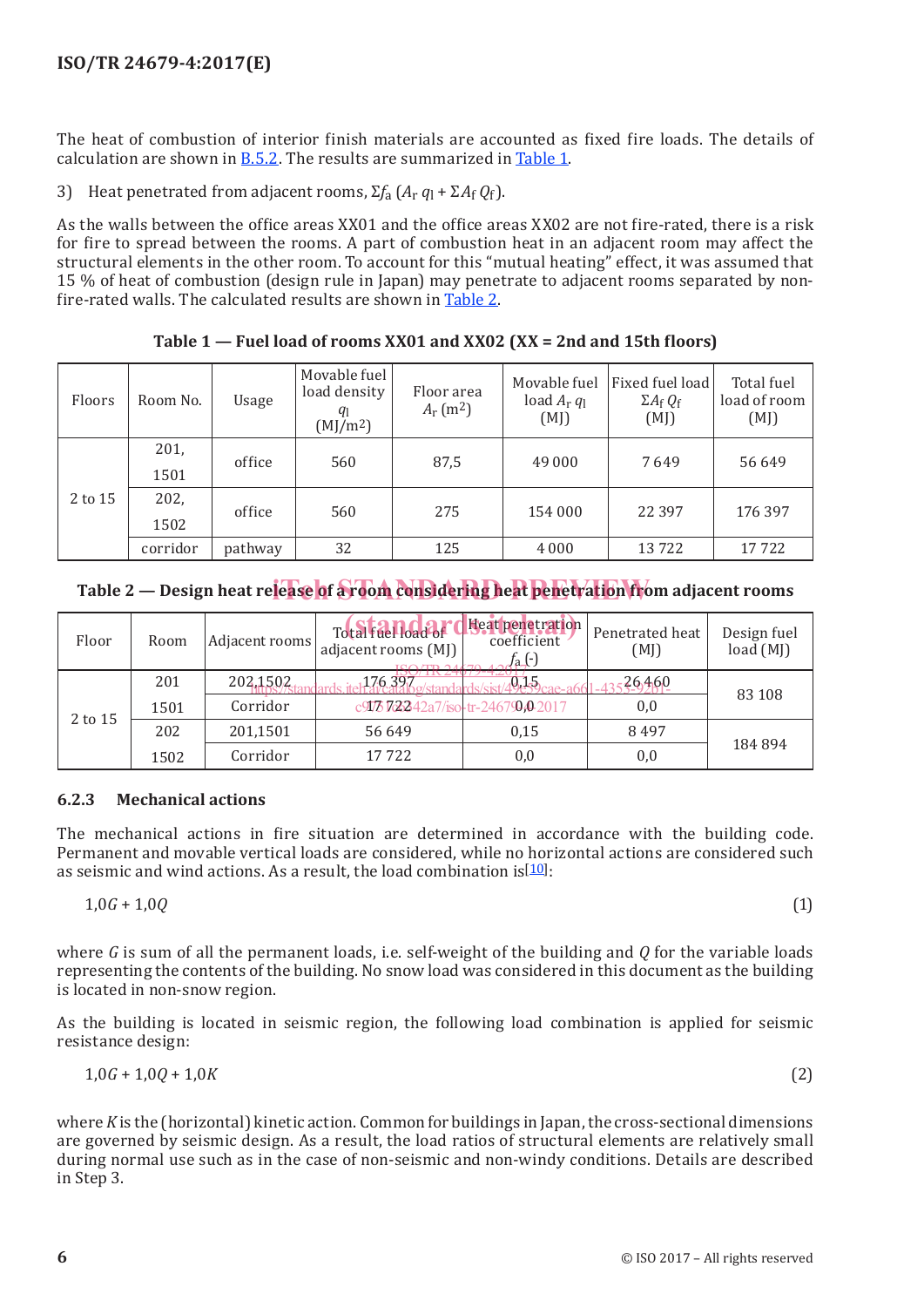### **6.3 Step 2: Identify objectives, functional requirements and performance criteria for fire safety of structures**

As the building is used by multiple occupants, the building must not collapse during egress, firefighting and rescue. In addition, as the building is located in an urban area, the building must not collapse during the whole process of fire and subsequent cooling period to prevent fire spread to urban scale. As a result, stability during whole process of fire is necessary.[10] To fulfil this objective, the functional requirement is to have no failure of the building construction elements during the whole process of fire, including the cooling phase. Consequently, the following performance criteria, in terms of stability of the structure, are considered on an element by element basis.

- The temperature of the steel columns does not exceed the minimum of the critical temperatures for overall buckling, local buckling, excessive deformation and joint failures.
- The temperature of the steel beams and girders does not exceed the limit for bending failure and joint failure. Shear failure does not precede the bending failure.
- Floor construction does not exceed the limit for mechanical failures, typically bending failure.

In addition, the following performance criteria are considered in terms of fire containment.

- Fire compartment walls and floor constructions do not transmit excessive heat that may ignite combustibles in opposite side (insulation criterion).
- Fire compartment walls and floor constructions do not penetrate flame and/or hot gases that causes fire spread beyond them (integrity criterion RD PREVIEW

# **6.4 Step 3: Trial design pla<mark>n for fire safety of</mark> structur**es

Preliminary designs, at room temperature, were carried out to determine the dimensions of the structural members. As the building is located in a seismic region, the members are designed against  $\frac{1}{2}$  structural members,  $\frac{1}{2}$  structural members,  $\frac{1}{2}$  structural members  $\frac{1}{2}$  structural members  $\$ seismic actions as described by Formula (3) Next the aislessive Personal (2001-4353-92b1-<br>seismic actions as described by Formula (2). 7/so-tr-24679-4-2017 c9751c6342a7/iso-tr-24679-4-2017

The floor and beam plan is shown in Figure 2. The frame consists of simple  $2 \times 4$  bays. The trial design of principal construction elements is listed in Table 3. On the second floor, all the elements are made of relatively thick large cross-sectioned steel sections in order to withstand the large seismic actions. For the fire combination, large vertical loads are applied to second floor columns. On the 15th floor, the elements are made of relatively thin and small sections but the applied loads in the fire combination are also small compared with the second floor elements. Further details are shown in Annex A.

Columns and girders are made of SN 490 $[11]$  steel with a yield strength of 325 MPa. Secondary beams are made of a SS  $400[12]$  steel with a vield strength of 235 MPa. Columns are made of a box-sectioned tube. Beams and girders are made of H-sectioned elements. To prevent excessive temperature rise, the elements are insulated with a sprayed rock wool cementitious material of a thickness of 25 mm.

The floor slab is made of composite structure of profiled steel plate and concrete. The thickness of concrete varies from 80 mm to 155 mm. The diameter of the reinforcing bars is 13 mm. The concrete cover of reinforcing bars from the bottom side of the slab is 20 mm. Reinforcing wire mesh with 6 mm diameter and spaced 100 mm, is located at 30 mm from the top side of the slab. The compressive strength of concrete is 21 MPa.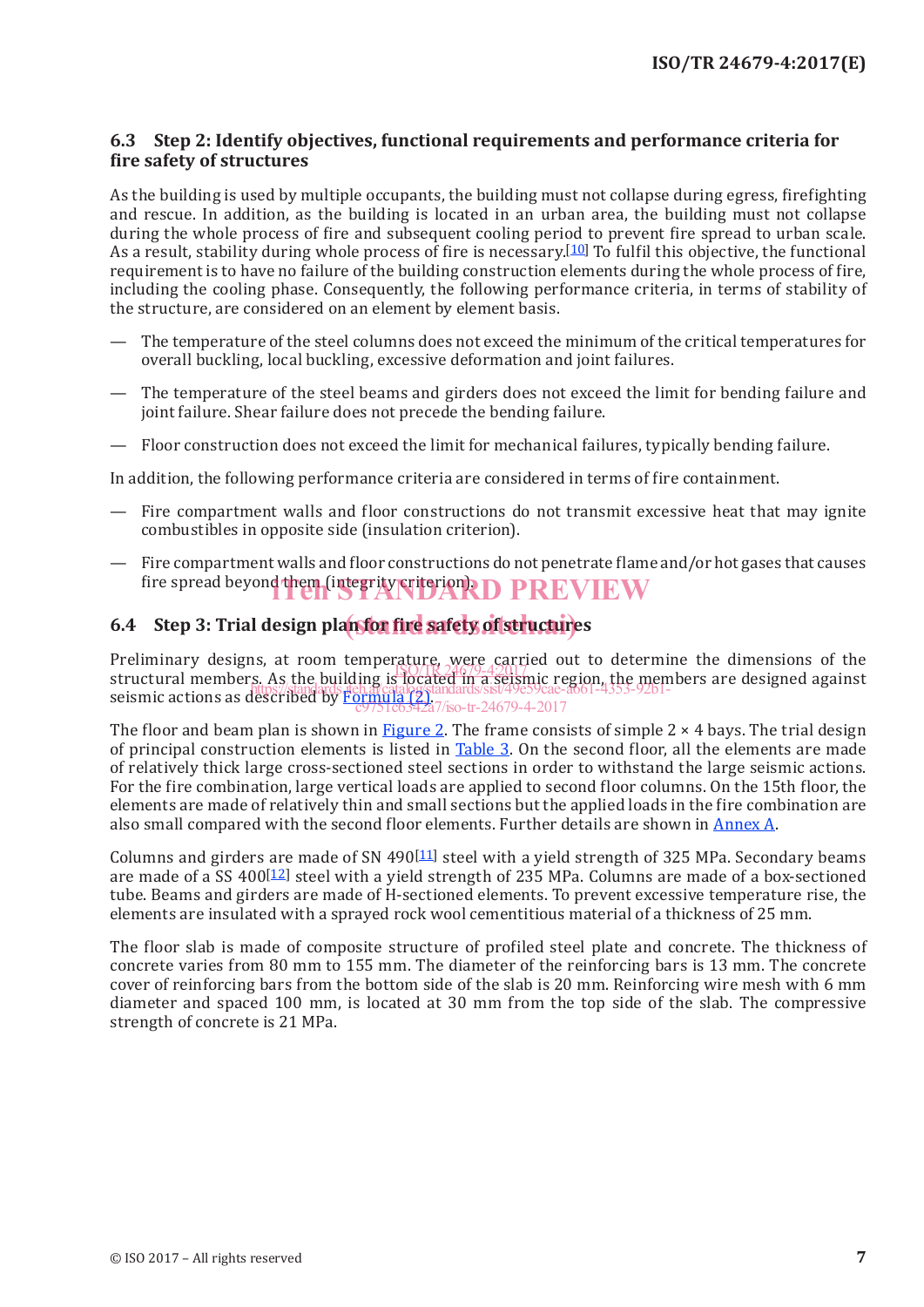

#### **Key**

# iTeh STANDARD PREVIEW

- a Columns, girders and beams are not insulated.
- de columns, girders and beams are not insulated.<br>
b All other columns, girders and beams are insulated by 25 mm thick sprayed rock wool.

#### **Figure 2 — Floor and beam plan** ISO/TR24679-4:2017 https://standards.iteh.ai/catalog/standards/sist/49e59cae-a661-4353-92b1-

c9751c6342a7/iso-tr-24679-4-2017

### **Table 3 — Summary of structural members**

| Floor levels                                                                                              |                    | 2nd floor                                                                                                                                                                                                                                                                                                                                                                  | 15th floor          |  |  |
|-----------------------------------------------------------------------------------------------------------|--------------------|----------------------------------------------------------------------------------------------------------------------------------------------------------------------------------------------------------------------------------------------------------------------------------------------------------------------------------------------------------------------------|---------------------|--|--|
|                                                                                                           | C <sub>1</sub>     | $box-600 \times 40$                                                                                                                                                                                                                                                                                                                                                        | $box-600 \times 22$ |  |  |
| Column (four sides exposed)<br>SN 490 steel, $f_v$ = 325 MPa<br>Composite slab, concrete strength: 21 MPa | C <sub>2</sub>     | $box-600 \times 45$                                                                                                                                                                                                                                                                                                                                                        | $box-600 \times 22$ |  |  |
|                                                                                                           | C <sub>3</sub>     | $box-500 \times 36$                                                                                                                                                                                                                                                                                                                                                        | $box-500 \times 19$ |  |  |
|                                                                                                           | G <sub>1</sub>     |                                                                                                                                                                                                                                                                                                                                                                            |                     |  |  |
| Primary beam (three sides exposed)<br>SN 490, $f_v$ = 325 MPa                                             | G <sub>2</sub>     |                                                                                                                                                                                                                                                                                                                                                                            |                     |  |  |
|                                                                                                           | G <sub>3</sub>     | $H-900 \times 350 \times 16 \times 25$  H-700 $\times 300 \times 14 \times 25$  <br>$H-900 \times 300 \times 16 \times 25$  H-700 $\times 250 \times 14 \times 22$  <br>$H-900 \times 300 \times 16 \times 25$  H-700 $\times 250 \times 14 \times 22$  <br>b1<br>$H-350 \times 175 \times 7 \times 11$<br>h2<br>$H-450 \times 200 \times 9 \times 14$<br>$1,2 \text{ mm}$ |                     |  |  |
| Secondary beam (three sides exposed),                                                                     |                    |                                                                                                                                                                                                                                                                                                                                                                            |                     |  |  |
| SS400, $f_v$ = 235 MPa                                                                                    |                    |                                                                                                                                                                                                                                                                                                                                                                            |                     |  |  |
|                                                                                                           | Steel decking      |                                                                                                                                                                                                                                                                                                                                                                            |                     |  |  |
|                                                                                                           | Concrete thickness | minimum 80 mm, maximum 155 mm                                                                                                                                                                                                                                                                                                                                              |                     |  |  |
| I NOTE<br>See Annex A for details.                                                                        |                    |                                                                                                                                                                                                                                                                                                                                                                            |                     |  |  |

## **6.5 Step 4: Design fire scenarios and design fires**

## **6.5.1 Design fire scenarios**

It is assumed that each room can be an origin of fire. A compartment fire is assumed to grow and decay until the burnout of the combustible materials in the rooms under investigation. No effect of active suppression, such as sprinkler and/or manual intervention, is considered. Only one compartment fire is considered at a time, but the fire may spread to adjacent rooms via non-fire-rated partition walls.